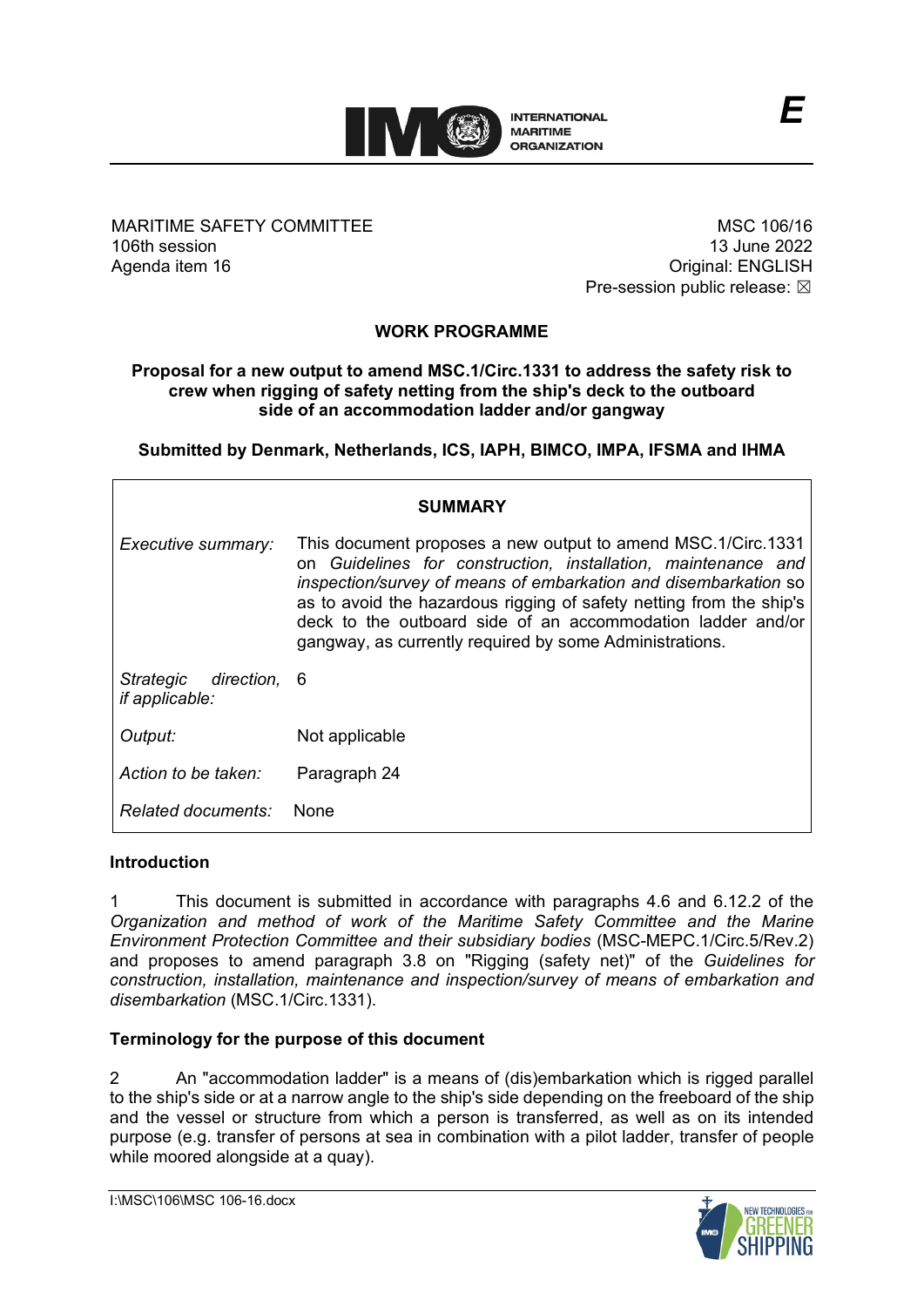3 A "gangway" is a means of (dis)embarkation usually rigged perpendicular to the shipʹs side under small inclination and generally acting as a bridge between a ship and shore or another structure.

4 A "safety net" is a net which is rigged between the ship and the shore to prevent a person from falling into the water or ashore from a means of (dis)embarkation.

5 A "side net" is a net which is rigged between the topside hand railing and the bottom of the gangway or accommodation ladder to avoid that a person falls from the means of embarkation by slipping between the topside hand railing and the bottom of the gangway.

## **Analysis of the issue**

## *Custom and practice*

6 Traditionally, safety netting is deployed on a shipʹs arrival in port and is rigged from the shipʹs deck railing to the outboard side of an accommodation ladder. It is recognized that the rigging of the safety net from the shipʹs deck to the outboard side of an accommodation ladder is, in itself, a hazardous activity and puts the crew assigned with this task at risk, particularly at night or in bad weather. The traditional rigging of safety netting does not prevent persons falling on to the quay over the outboard side of the accommodation ladder.

## *Risk assessment*

7 The hazard of falling through the sides of the means of (dis)embarkation does not exist if a side net has been rigged between the rigid top railing and the base of the ladder or gangway (see figure 1). Therefore, it follows that a safety net should not be required in such case to mitigate this risk.



Figure 1: Side view on a typical arrangement of a side net

8 The hazard of falling over the top railing of the access equipment is minimized already if this railing is installed in accordance with the relevant international standards (i.e. ISO 5488:2015 on *Shipbuilding – Accommodation ladders* and ISO 7061:2015 on *Ships and marine technology – Aluminium shore gangways for seagoing vessels*). These standards require a handrail height of not less than 1000 mm and, therefore, it follows that a safety net should not be required to mitigate this risk.

9 According to ISO 7061:2015, the presence of one safety pin is sufficient to keep handrails in their upright position and prevent any inadvertent collapsing of the handrails – which is crucial for safe access. This safety pin is a crucial component in ensuring the safety of the users of the ladders and therefore, it is the view of the co-sponsors that inclusion of an additional safety pin should be required by ISO.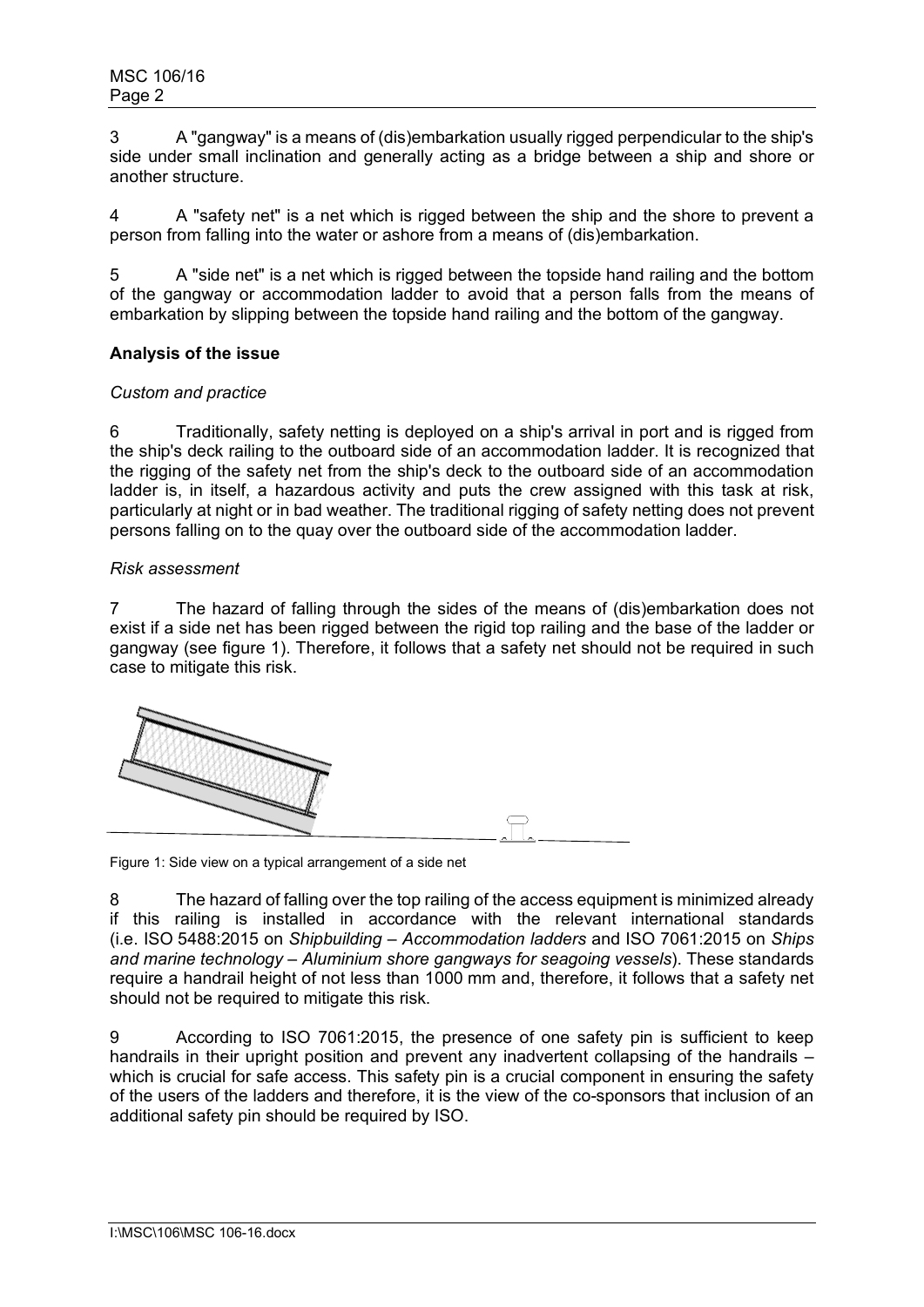10 The hazard of falling into a gap between the quay side and the access equipment (either static or created by a combination of ladder movement and curvature of the shipʹs side plating) that must be stepped across can be mitigated by rigging a safety net in way of and below the gap, if such access equipment does not have a handrail in combination with a side net.

11 It is the co-sponsors view that a safety net with sufficient overhang deployed under a gangway or accommodation ladder should be secured to the shipʹs side rails/bulwark or bottom platform at one end and the berth or shore structure at the other end, all along the way of the gangway/accommodation ladder.

12 The current guidance in MSC.1/Circ.1331, paragraph 3.8 states:

"A safety net should be mounted in way of the accommodation ladders and gangways where it is possible that a person may fall from the means of embarkation and disembarkation or between the ship and quayside."

13 However, the guidance does not stipulate the circumstances under which this risk becomes apparent, nor does it stipulate how the safety net should be mounted in such case. It is recognized that the interpretation of paragraph 3.8 of MSC.1/Circ.1331 by some authorities has led to the requirement of the persistent rigging of safety netting from the shipʹs deck to the outboard side of an accommodation ladder, regardless of the presence of side netting. The co-sponsors are of the view that paragraph 3.8 of MSC.1/Circ.1331 requires further clarification and moreover, in the interest of safety, should offer flexibility to apply alternative arrangements, such as side netting, which render the hazardous rigging of a safety net unnecessary.

## **Analysis of implications**

14 Minimum costs to the maritime industry are anticipated, and the administrative burden on board is anticipated to be none. The completed administrative checklist, as set out in annex 5 to the *Organization and method of work of the Maritime Safety Committee and the Marine Environment Protection Committee and their subsidiary bodies* (MSC-MEPC.1/Circ.5/Rev.2), is set out in annex 1.

# **Benefits**

## *Safety*

15 The proposal will improve safety for the crew assigned with the activity of rigging safety netting.

## *Environment*

16 Rigging and unrigging of a safety net in total requires about one hour extra port stay. One hour less port stay on a typical voyage of 205 nautical miles reduces the average speed from 14.7 to 13.7 knots, resulting in an average emission reduction of 5.8% for an average-sized container vessel with an average draught, sailing on an average speed.

## **Industry standards**

17 Industry standards exist on accommodation ladders and gangways (ISO 5488:2015 and ISO 7061:2015, respectively), as well as ILOʹs *Code of Practice on Safety and Health in ports* (see section 7.2, pages 341-347). However, these standards do not address the current designs of accommodation means where it is unsafe to rig safety nets by the crew.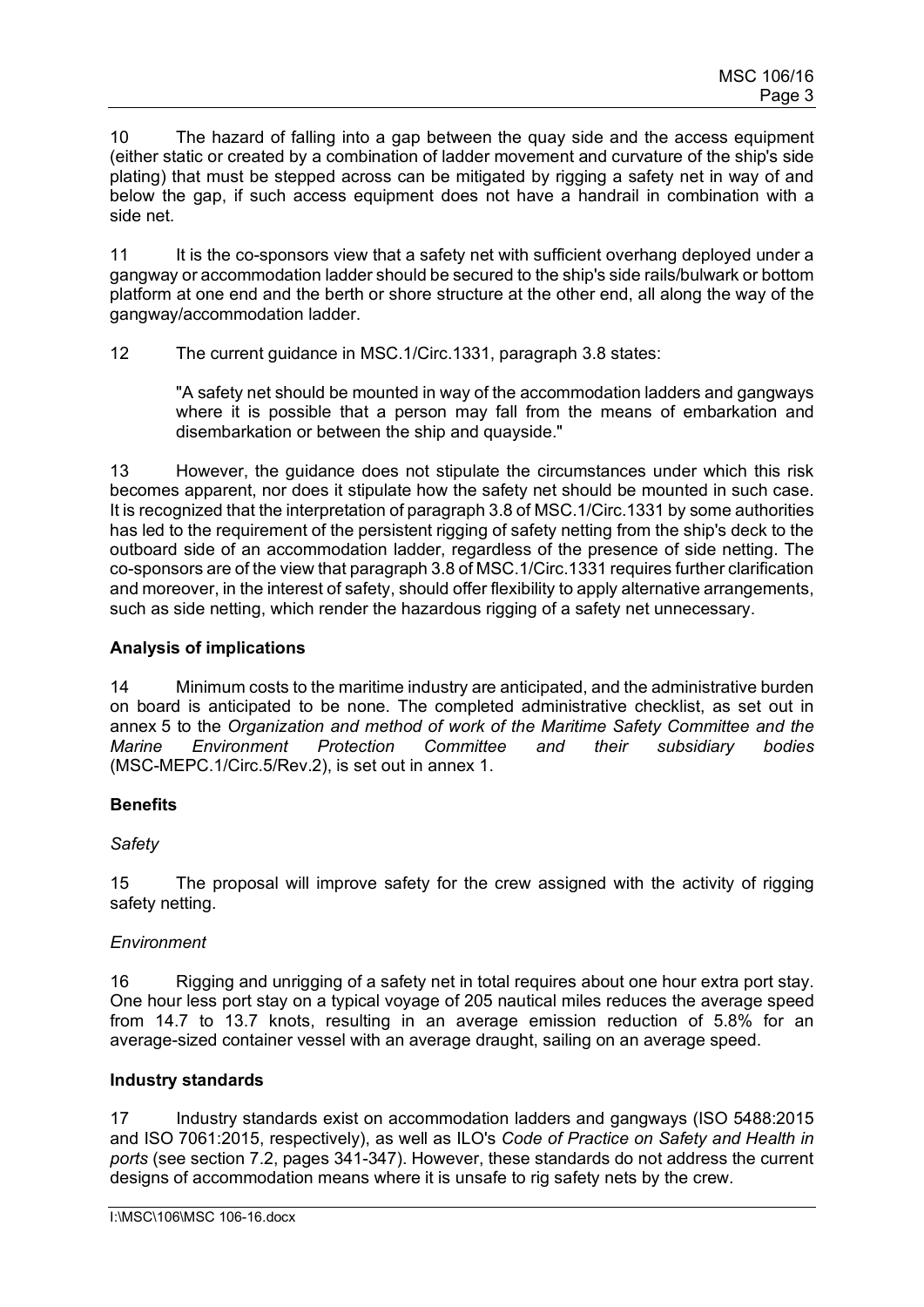# **Output**

18 It is proposed to amend MSC.1/Circ.1331, paragraph 3.8 on "Rigging (safety net)", applying the risk assessment above and to recommend to manufacturers to review the design of accommodation ladders to include, as a minimum, additional fixing points between the stanchions at the base of the ladder to allow permanent rigging of the side netting between the base and the rigid top handrail.

19 It is proposed to recommend manufacturers of accommodation ladders to fit at least an additional safety pin, or other means, to prevent the inadvertent collapsing of handrails, in the event of the failure of the first safety pin, until standard ISO 7061:2015 has been amended accordingly (see paragraph 9).

20 It is proposed that an output on "Amendments to the Guidelines for construction, installation, maintenance and inspection/survey of means of embarkation and disembarkation (MSC.1/Circ.1331)" be included on the agenda of the Sub-Committee on Ship Design and Construction (SDC) with one session required to complete the work.

21 It is proposed to include clear definitions for accommodation ladder, gangway, safety net and side nets in MSC.1/Circ.1331 as, in its present form, it does not clarify the differences between some of these. With the inclusion of a new item "side net" it is important to have a correct understanding of each term.

#### **Human element**

22 The frequent exposure of crew assigned with the activity of rigging safety netting to heights may have an impact on the human element and the completed checklist for considering human element issues by IMO bodies (MSC-MEPC.7/Circ.1) is set out in annex 2.

## **Urgency**

23 In light of past accidents when crew were injured while rigging safety nets and considering the potential for future injury and loss of life, it is proposed that a priority output be placed on the biennial agenda of the Committee with a view to inclusion on the provisional agenda of SDC 10 with an estimated single session needed to complete the work.

#### **Action requested of the Committee**

24 The Committee is invited to consider the information provided above and endorse the request for a new output as proposed.

\*\*\*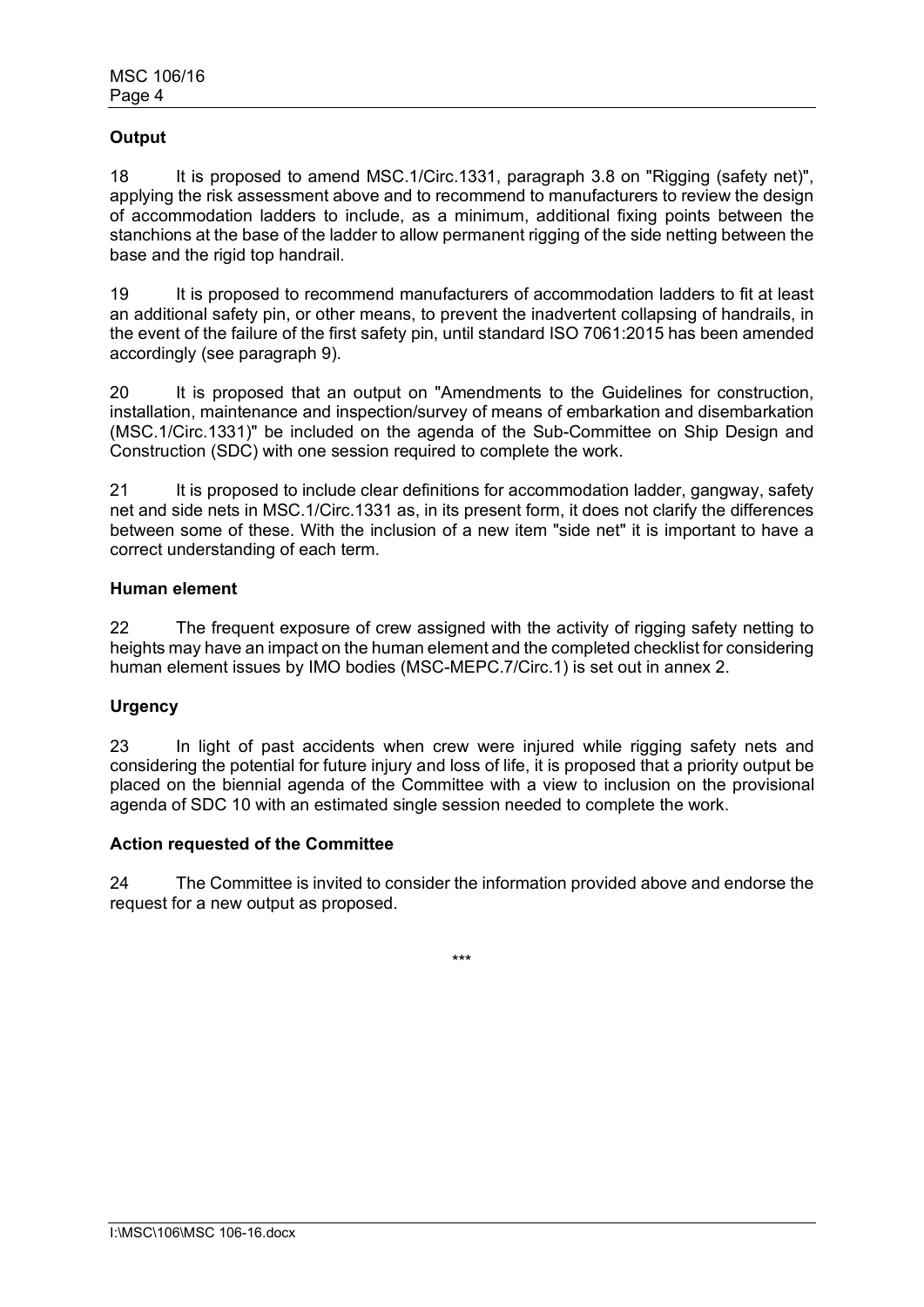## **ANNEX 1**

#### **CHECKLIST FOR IDENTIFYING ADMINISTRATIVE REQUIREMENTS**

This checklist should be used when preparing the analysis of implications required in submissions of proposals for inclusion of outputs. For the purpose of this analysis, the term "administrative requirement" is defined in accordance with resolution A.1043(27), as an obligation arising from a mandatory IMO instrument to provide or retain information or data.

#### **Instructions:**

- (A) If the answer to any of the questions below is **YES**, the Member State proposing an output should provide supporting details on whether the requirements are likely to involve start-up and/or ongoing costs. The Member State should also give a brief description of the requirement and, if possible, provide recommendations for further work, e.g. would it be possible to combine the activity with an existing requirement?
- (B) If the proposal for the output does not contain such an activity, answer **NR** (not required).
- (C) For any administrative requirement, full consideration should be given to electronic means of fulfilling the requirement in order to alleviate administrative burdens.

| Notification and reporting?<br>Reporting certain events before or after the event has taken place,<br>e.g. notification of voyage, statistical reporting for IMO Members |  | <b>Yes</b><br>Start-up<br>$\Box$<br>□ Ongoing |
|--------------------------------------------------------------------------------------------------------------------------------------------------------------------------|--|-----------------------------------------------|
| Description of administrative requirement(s) and method of fulfilling it: (if the answer is yes)                                                                         |  |                                               |

| Record keeping?<br>2.                                              | <b>NR</b> | Yes            |
|--------------------------------------------------------------------|-----------|----------------|
| Keeping statutory documents up to date, e.g. records of accidents, |           |                |
| records of cargo, records of inspections, records of education     |           | $\Box$ Ongoing |
|                                                                    |           |                |

Description of administrative requirement(s) and method of fulfilling it: (if the answer is yes)

| Publication and documentation?<br>$3_{-}$<br>Producing documents for third parties, e.g. warning signs,<br>registration displays, publication of results of testing | <b>NR</b> | Yes.<br>□ Start-up<br>□ Ongoing |
|---------------------------------------------------------------------------------------------------------------------------------------------------------------------|-----------|---------------------------------|

Description of administrative requirement(s) and method of fulfilling it: (if the answer is yes)

| Permits or applications?<br>4.                                         | <b>NR</b> | Yes        |
|------------------------------------------------------------------------|-----------|------------|
| Applying for and maintaining permission to operate, e.g. certificates, |           | □ Start-up |
| classification society costs                                           |           | □ Ongoing  |
|                                                                        |           |            |

Description of administrative requirement(s) and method of fulfilling it: (if the answer is yes)

| -5. | Other identified requirements?                                                                   | <b>NR</b> | Yes                |
|-----|--------------------------------------------------------------------------------------------------|-----------|--------------------|
|     |                                                                                                  |           | Start-up<br>$\Box$ |
|     |                                                                                                  |           | D Ongoing          |
|     | Description of administrative requirement(s) and method of fulfilling it: (if the answer is yes) |           |                    |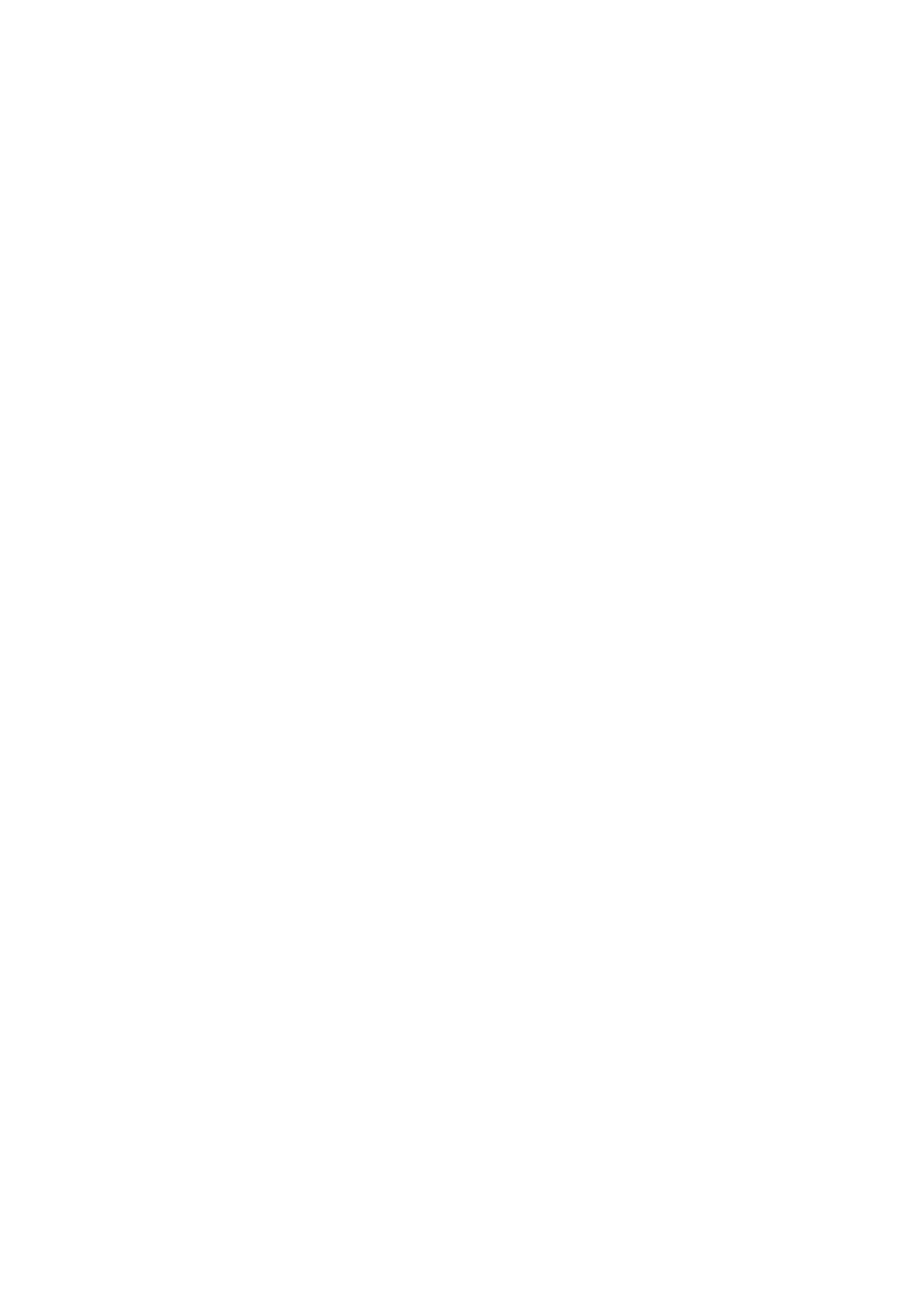#### **ANNEX 2**

#### **CHECKLIST FOR CONSIDERING HUMAN ELEMENT ISSUES BY IMO BODIES**

Instructions:

If the answer to any of the questions below is:

- (A) YES, the preparing body should provide supporting details and/or recommendation for further work.
- (B) NO, the preparing body should make proper justification as to why human element issues were not considered.
- (C) NA (Not Applicable) the preparing body should make proper justification as to why human element issues were not considered applicable.

Subject Being Assessed: (e.g. resolution, instrument, circular being considered)

Responsible Body: (e.g. committee, sub-committee, working group, correspondence group, Member State)

| 1.     | Was the human element considered during development or amendment<br>process related to this subject?                                        | X□Yes □No □NA                    |
|--------|---------------------------------------------------------------------------------------------------------------------------------------------|----------------------------------|
| 2.     | Has input from seafarers or their proxies been solicited?                                                                                   | X□Yes □No □NA                    |
| 3.     | Are the solutions proposed for the subject in agreement with existing<br>instruments?                                                       | X□Yes □No □NA                    |
|        | (Identify instruments considered in comments section)                                                                                       |                                  |
| 4.     | Have human element solutions been made as an alternative and/or in<br>conjunction with technical solutions?                                 | X□Yes □No □NA                    |
| 5.     | Has human element guidance on the application and/or implementation of                                                                      |                                  |
|        | the proposed solution been provided for the following:                                                                                      |                                  |
|        | Administrations?<br>$\bullet$                                                                                                               | X□Yes □No □NA                    |
|        | Shipowners/managers?<br>$\bullet$                                                                                                           | X□Yes □No □NA                    |
|        | Seafarers?<br>$\bullet$                                                                                                                     | X□Yes □No □NA                    |
|        | Surveyors?<br>$\bullet$                                                                                                                     | $\Box$ Yes x $\Box$ No $\Box$ NA |
| 6.     | At some point, before final adoption, has the solution been reviewed or                                                                     | X□Yes □No □NA                    |
|        | considered by a relevant IMO body with relevant human element<br>expertise?                                                                 |                                  |
| 7.     | Does the solution address safeguards to avoid single person errors?                                                                         | X□Yes □No □NA                    |
| 8.     | Does the solution address safeguards to avoid organizational errors?                                                                        | X□Yes □No □NA                    |
| 9.     | If the proposal is to be directed at seafarers, is the information in a form                                                                | XOYes ONo ONA                    |
|        | that can be presented to and is easily understood by the seafarer?                                                                          |                                  |
|        | 10. Have human element experts been consulted in development of the<br>solution?                                                            | <b>OYes x ONo ONA</b>            |
|        | 11. HUMAN ELEMENT: Has the proposal been assessed against each of the factors below?                                                        |                                  |
| □      | CREWING. The number of qualified personnel required and available to<br>safely operate, maintain, support, and provide training for system. | X□Yes □No □NA                    |
| $\Box$ | PERSONNEL. The necessary knowledge, skills, abilities, and experience                                                                       | XOYes ONo ONA                    |
|        | levels that are needed to properly perform job tasks.                                                                                       |                                  |
| $\Box$ | TRAINING. The process and tools by which personnel acquire or improve                                                                       | XOYes ONo ONA                    |
|        | the necessary knowledge, skills, and abilities to achieve desired job/task                                                                  |                                  |
|        | performance.                                                                                                                                |                                  |
| $\Box$ | OCCUPATIONAL HEALTH AND SAFETY. The management systems,<br>programmes, procedures, policies, training, documentation, equipment,            | XOYes ONo ONA                    |
|        | etc., to properly manage risks.                                                                                                             |                                  |
| ❏      | WORKING ENVIRONMENT. Conditions that are necessary to sustain the                                                                           | XOYes ONo ONA                    |
|        | safety, health, and comfort of those on working on board, such as noise,                                                                    |                                  |
|        |                                                                                                                                             |                                  |